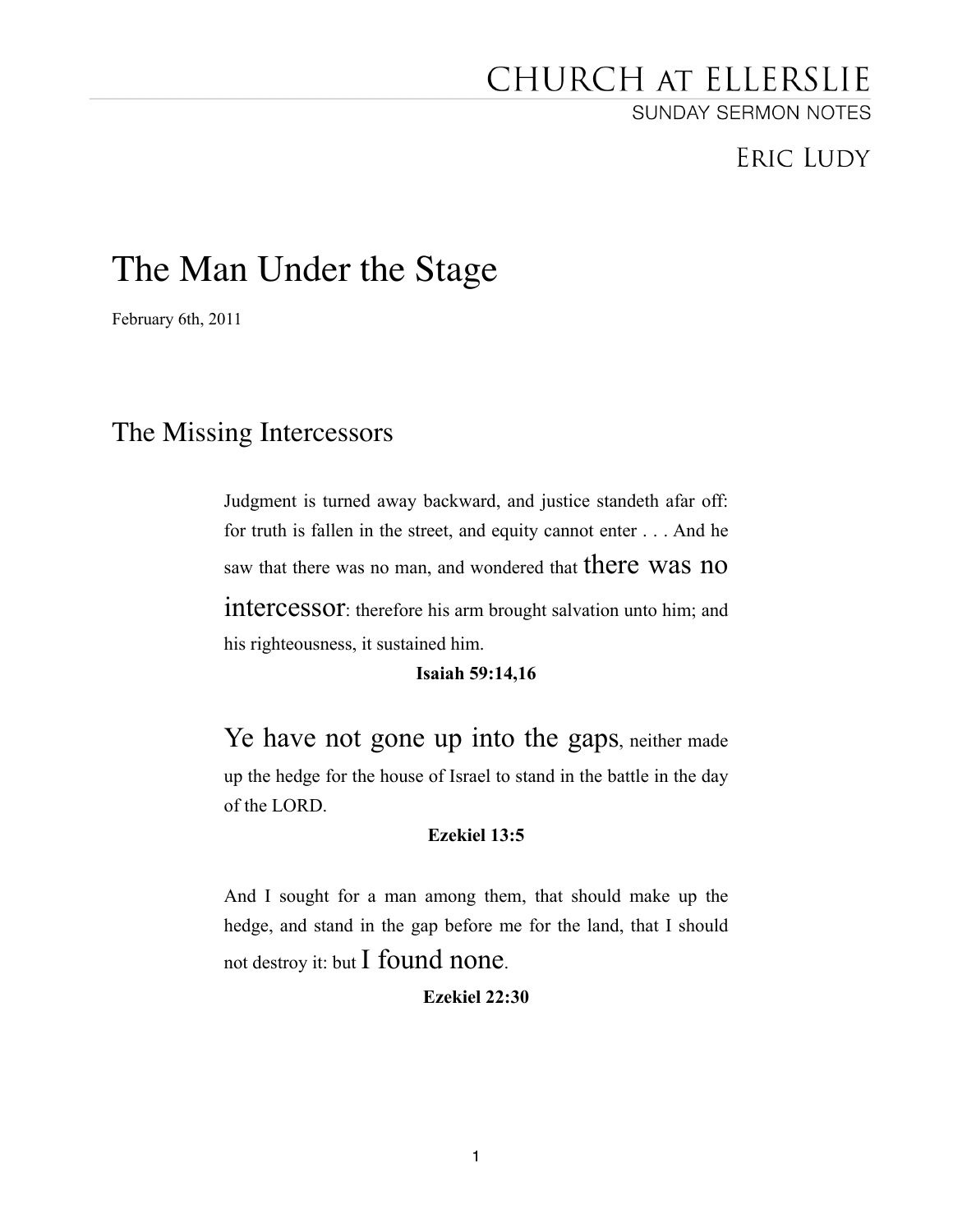# Calling all Gap Fillers

Also I heard the voice of the Lord, saying, Whom shall I send, and who will go for us? Then said I, Here am I; send me.

**Isaiah 6:8**

# Going up into the Gaps

Peter was crucified upside down, Andrew was tied mercilessly to two beams of wood and left to hang to death for three days, Paul was beheaded, Stephen was stoned, Philip was crucified, Matthew was slain with the sword, James (the brother of Jesus) was stoned and clubbed, Matthias was stoned and beheaded, Mark was dragged to pieces, Jude was crucified, Bartholomew was cruelly beaten and then crucified, Thomas was thrust through with a spear, Luke was hung, and John was thrown into a cauldron of boiling oil (and removed unscathed) and then exiled to Patmos.

# We Need Gap-Fillers for such an Hour

We need a Peter and Andrew for North Korea

- . . . One to be crucified upside down in order to see North Korea open up to the Gospel
- . . . One to be tied mercilessly to two beams of wood and left to hang to death for three days

We need a Paul and Stephen for the 10/40

- . . . One beheaded
- . . . One stoned

We need a Philip and Matthew for Haiti

- . . . One crucified
- . . . One slain with the sword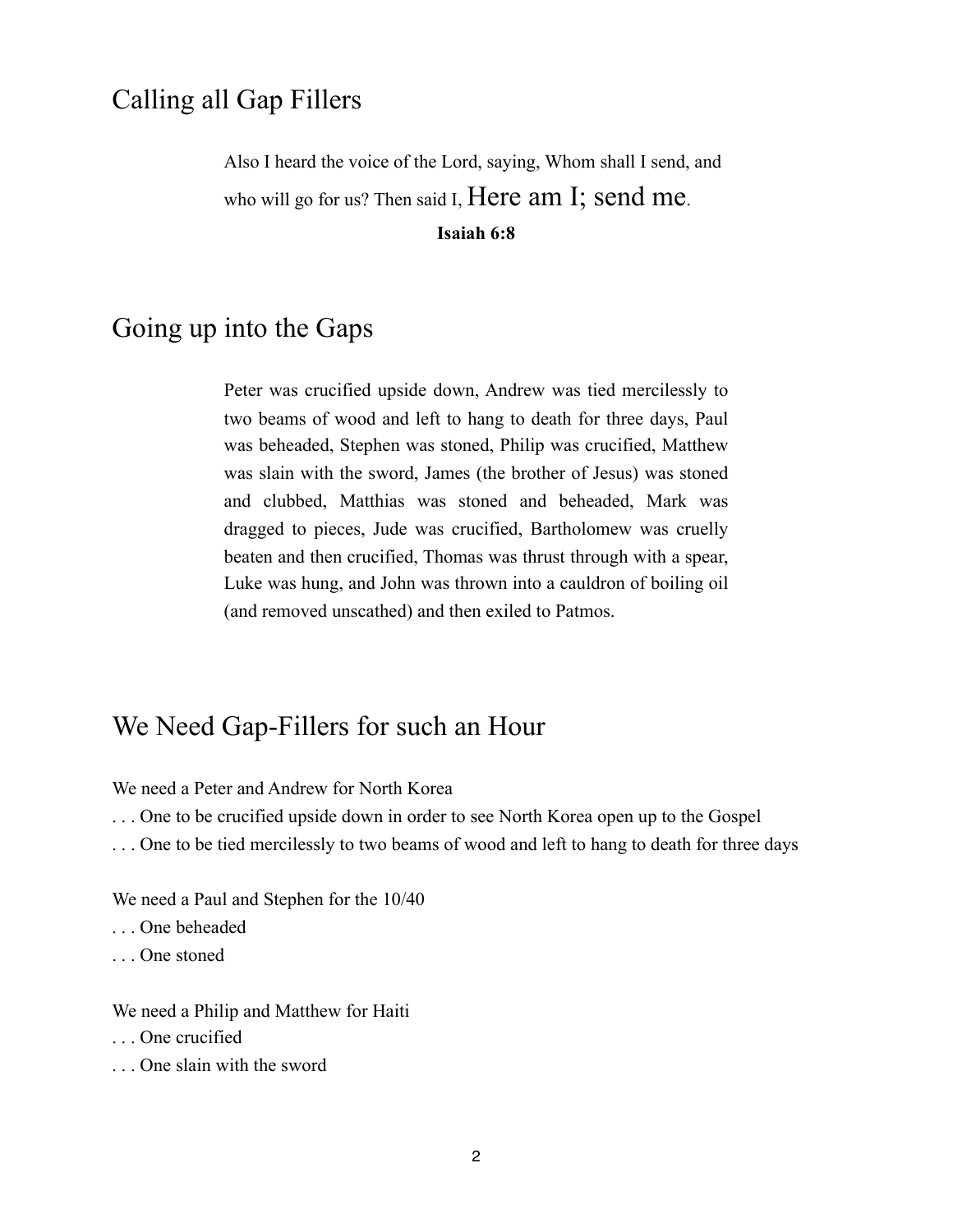We need a James and a Matthias for Rwanda

- . . . One stoned and clubbed
- . . . One stoned and beheaded

We need a Mark and a Jude for the unborn here in America

- . . . One dragged to pieces
- . . . One crucified

We need a Bartholomew and a Thomas to bring to an end the slave prostitution

- . . . One cruelly beaten and then crucified
- . . . One thrust through with a spear

We need a Luke and a John for the rescue of the 148 million orphans

- . . . One hung
- . . . And one thrown into a cauldron of boiling oil

#### Father Nash

When God would direct where a meeting was to be held, Father Nash would slip quietly into town and seek to get two or three people to enter into a covenant of prayer with him. Sometimes he had with him a man of similar prayer ministry, Abel Clary. Together they would begin to pray fervently for God to move in the community.

One record of such is told by Leonard Ravenhill: "I met an old lady who told me a story about Charles Finney that has challenged me over the years. Finney went to Bolton to minister, but before he began, two men knocked on the door of her humble cottage, wanting lodging. The poor woman looked amazed, for she had no extra accommodations. Finally, for about twenty-five cents a week, the two men, none other than Fathers Nash and Clary, rented a dark and damp cellar for the period of the Finney meetings (at least two weeks), and there in that self-chosen cell, those prayer partners battled the forces of darkness."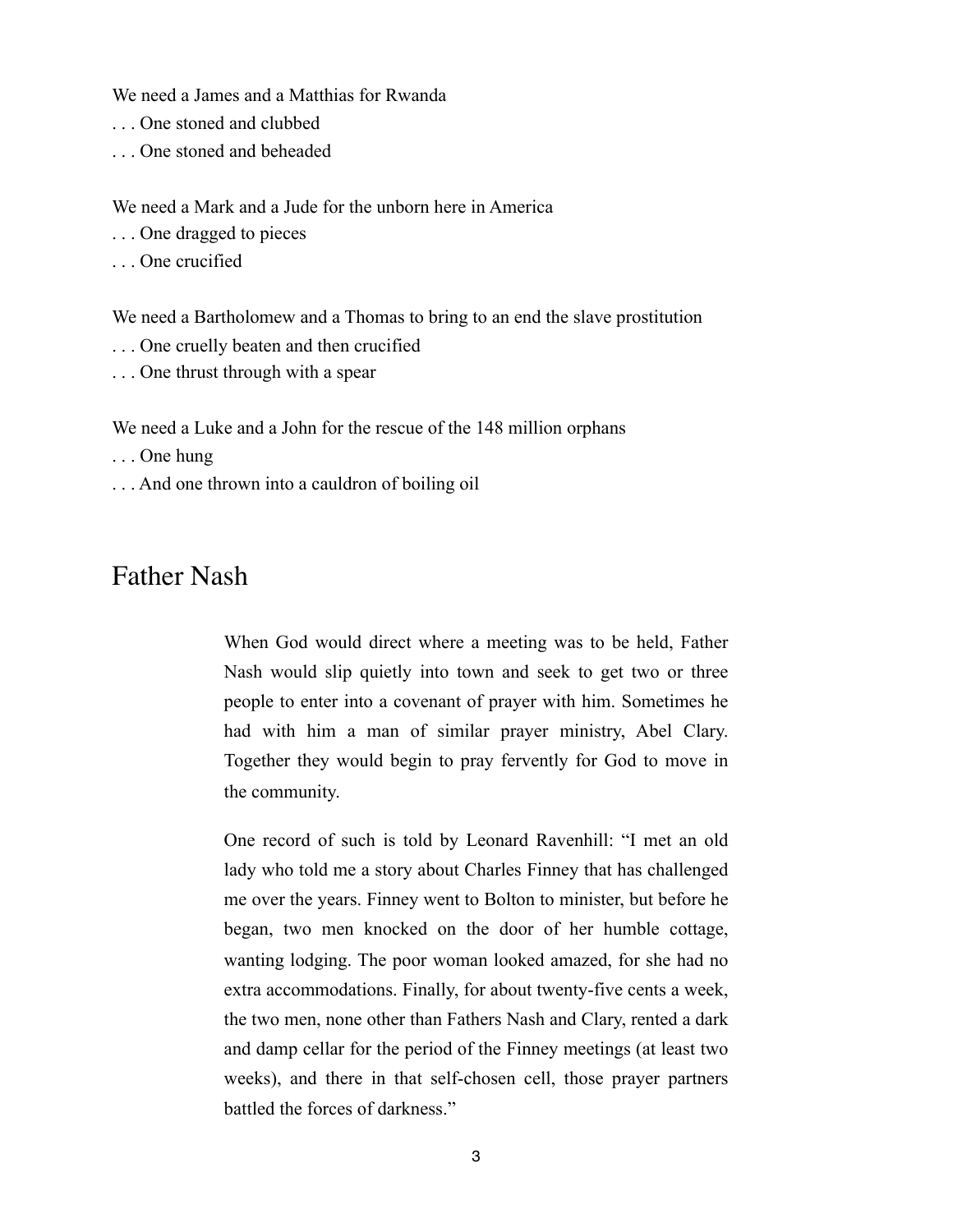Another record tells: "On one occasion when I got to town to start a revival a lady contacted me who ran a boarding house. She said, 'Brother Finney, do you know a Father Nash? He and two other men have been at my boarding house for the last three days, but they haven't eaten a bite of food. I opened the door and peeped in at them because I could hear them groaning, and I saw them down on their faces. They have been this way for three days, lying prostrate on the floor and groaning. I thought something awful must have happened to them. I was afraid to go in and I didn't know what to do. Would you please come see about them?' "'No, it isn't necessary,' Finney replied. 'They just have a spirit of travail in prayer."

Another states: "Charles Finney so realized the need of God's working in all his service that he was wont to send godly Father Nash on in advance to pray down the power of God into the meetings which he was about to hold." Not only did Nash prepare the communities for preaching, but he also continued in prayer during the meetings. "Often Nash would not attend meetings, and while Finney was preaching Nash was praying for the Spirit's outpouring upon him. Finney stated, 'I did the preaching altogether, and brother Nash gave himself up almost continually to prayer.' Often while the evangelist preached to the multitudes, Nash in some adjoining house would be upon his face in an agony of prayer, and God answered in the marvels of His grace. With all due credit to Mr. Finney for what was done, it was the praying men who held the ropes. The tears they shed, the groans they uttered are written in the book of the chronicles of the things of God."

#### **Excerpted from article entitled,** *The Prevailing Prince of Prayer* **by J. Paul Reno**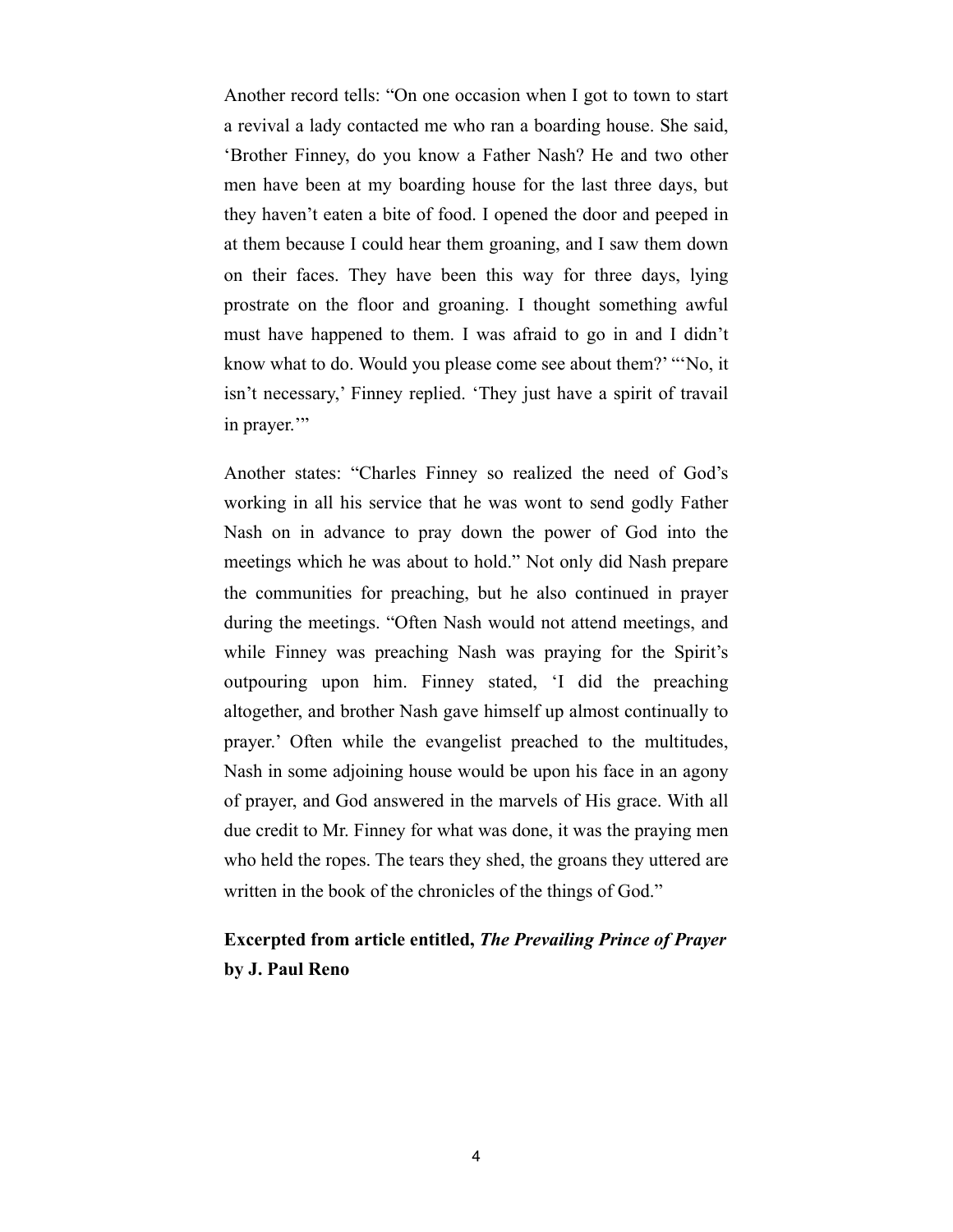### Crossing the 38th Parallel

Considering the souls being saved and the very culture of the area being changed in such a thorough revival, it should be no surprise that persecution came to these co-laborers. Some came from jealous ministers, some from those of other doctrinal persuasions, and some from the lost. False statements were sent to newspapers by his enemies. Nash wrote a letter May 11, 1826, telling of some of the opposition. Part of it said,

"The work of God moves forward in power, in some places against dreadful opposition. (We) have both been hanged and burned in effigy. We have frequently been disturbed in our religious meetings. Sometimes the opposers make a noise in the house of God; sometimes they gather round the house and stone it, and discharge guns. There is almost as much writing, intrigue, and lying, and reporting of lies, as there would be if we were on the eve of a presidential election. Oh, what a world! How much it hates the truth! How unwilling to be saved! But I think the work will go on."

#### **J. Paul Reno**

#### The Call to the Field, The Call to the Closet

This past week at Ellerslie

We refuse to so strive and should not be surprised at the lack of God's mighty stirrings. Is it not amazing that we have no problem with people wearing themselves out in sports for pleasure, work for money, politics for power, and programs for charity, but think it fanatical to so pray for souls? We would die for national freedom, but never for progress in the Kingdom of God. Is it any wonder we see so little of God's great working? Nash would pray until he had to "go to bed absolutely sick, for weakness and faintness, under the pressure." The world would have no problem with such dedication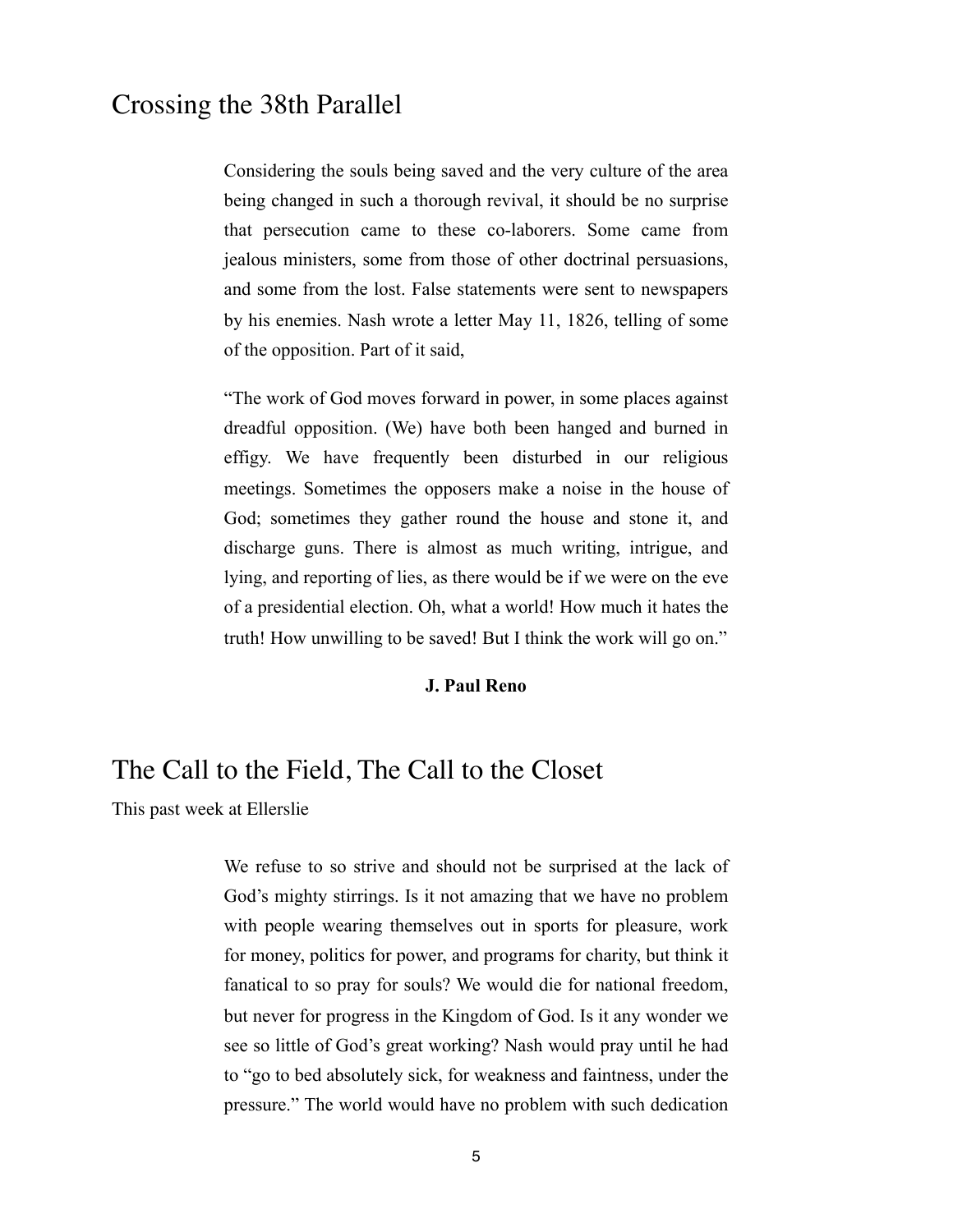except that it was due to prayer for souls. Why should it be such a strange thing to the Church?

#### **J. Oswald Smith**

#### Sending off our First Missionary

#### Going Under the Stage

The best-known revival of this period in American history was that which occurred in Rochester, New York. Over 100,000 were considered to have been soundly converted during those meetings. Nash and Clary teamed up for the praying with the assistance of others. These two men were so similar in their praying that one is often described to explain the other. Such fervent praying in agony of soul brought sights that may seem strange to our eyes today. Our gentle prayers accomplish so little, but then they cost us so little. Finney said,

"I have never known a person sweat blood; but I have known a person pray till the blood started from his nose. And I have known persons pray till they were all wet with perspiration, in the coldest weather in winter. I have known persons pray for hours, till their strength was all exhausted with the agony of their minds. Such prayers prevailed with God. This agony in prayer was prevalent in Jonathan Edwards' day, in the revivals which then took place."

During the Rochester meetings there are several accounts of these two men in deep agony of soul while praying day and night. Some accounts name Nash, some Clary, others both. It seems they were together in fasting and prayer much of the time, weeping and crying out to God. Sometimes they lay prostrate without strength to stand up. Their concern over sinners being lost brought great